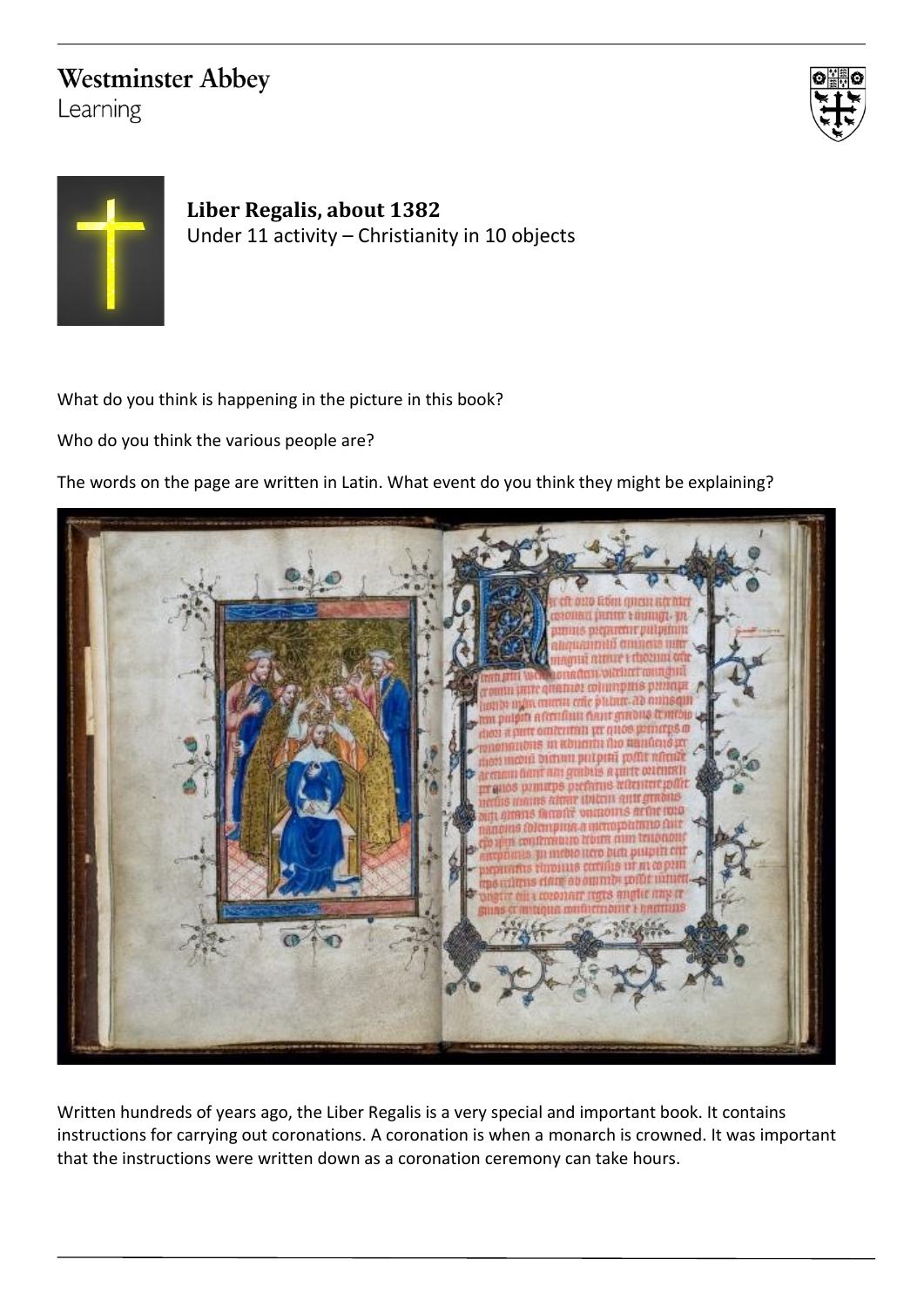## **Talk with others**

This special book isn't just filled with writing. The Liber Regalis is also filled with beautiful images to match what's written. Here's an image of a coronation: what might the different people be thinking and feeling?



## **Activity: Try out this instruction-writing challenge**

Draw a picture of a crown or another object.

- Write some instructions for drawing your crown.
- Find a partner and ask them to follow your instructions without showing them your picture.
- Do your pictures look similar?
- How could you improve your instructions? What would make them clearer? What details can you add?
- How can you make sure that everyone who follows them gets a similar result?



Recipe books often have pictures of a final dish next to the written instructions. Display your picture and improved instructions together.

Does putting the image and words together help someone to create a more accurate final picture?